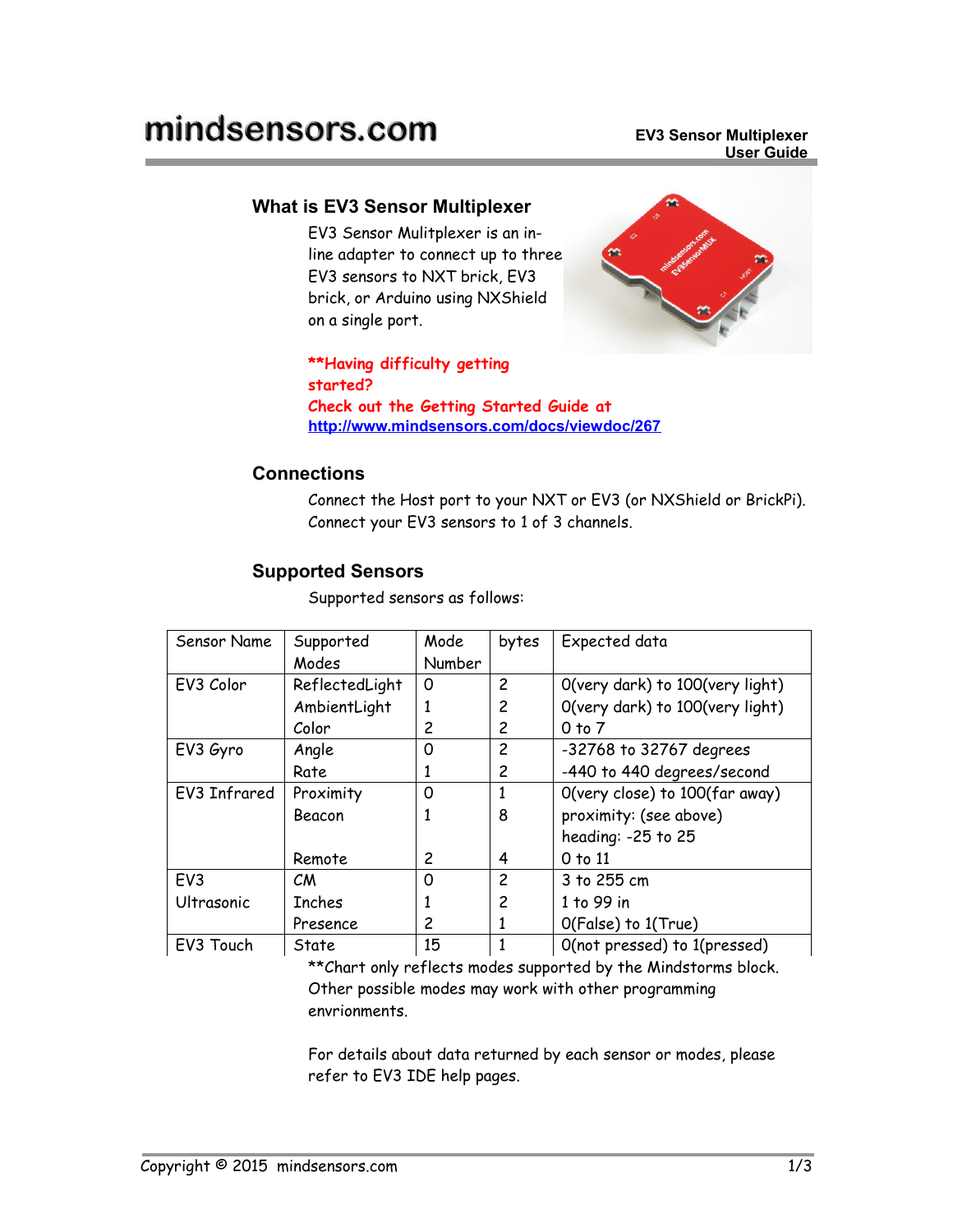#### **Programming Techniques for EV3 Sensor Multiplexer**

#### **EV3:**

To use capabilities of the sensor, please download EV3 blocks available at following URL: [http://www.mindsensors.com/index.php?](http://www.mindsensors.com/index.php?module=documents&JAS_DocumentManager_op=viewDocument&JAS_Document_id=235) [module=documents&JAS\\_DocumentManager\\_op=viewDocument&JAS](http://www.mindsensors.com/index.php?module=documents&JAS_DocumentManager_op=viewDocument&JAS_Document_id=235) Document id=235

Installation instructions for EV3 block are available at: <http://www.mindsensors.com/pages/198>

Download EV3 sample program from following URL and modify it to suit your needs.

[http://www.mindsensors.com/index.php?](http://www.mindsensors.com/index.php?module=documents&JAS_DocumentManager_op=viewDocument&JAS_Document_id=259) [module=documents&JAS\\_DocumentManager\\_op=viewDocument&JAS](http://www.mindsensors.com/index.php?module=documents&JAS_DocumentManager_op=viewDocument&JAS_Document_id=259) Document id=259

#### **NXT-G:**

Not supported. It is recommended to use the new EV3 software for your NXT programming.

#### **NXC:**

Download the sample programs and library file for the EV3 Sensor Adapter available at following location, and include the library file it in your program by #include directive. Be sure to modify the I2C address for the channel of the EV3 Sensor Multiplexer.

[http://www.mindsensors.com/index.php?](http://www.mindsensors.com/index.php?module=documents&JAS_DocumentManager_op=viewDocument&JAS_Document_id=256) [module=documents&JAS\\_DocumentManager\\_op=viewDocument&JAS](http://www.mindsensors.com/index.php?module=documents&JAS_DocumentManager_op=viewDocument&JAS_Document_id=256) Document id=256

## **RobotC:**

To be implemented.

## **Advanced Information**

#### **I2C Bus address**

**Factory Default Addresses:**

**Channel 1: 0xA0**

**Channel 2: 0xA2**

**Channel 3: 0xA4**